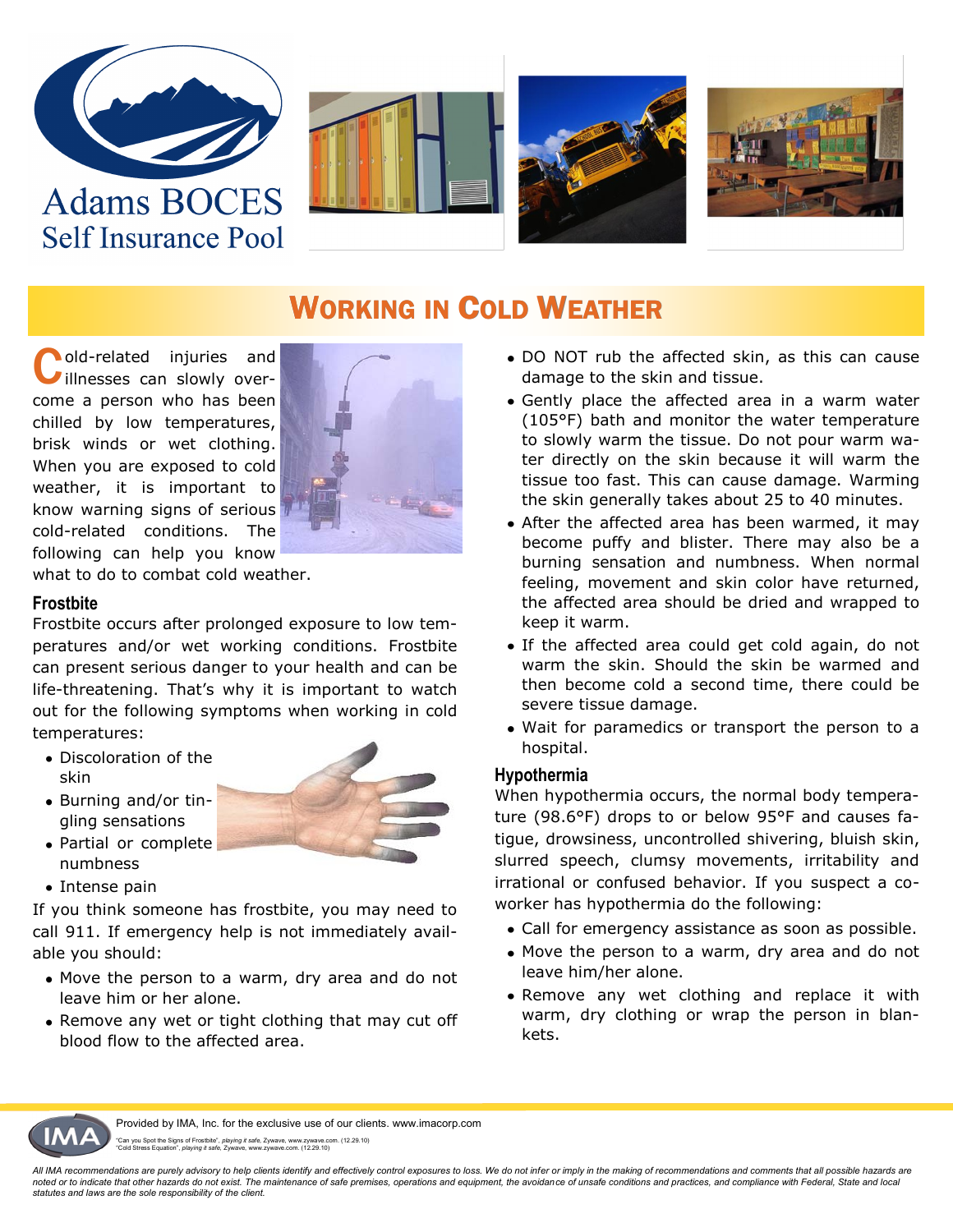

- Have the person drink warm, sweet drinks (sugar water or a sports drink) if they are alert. Do not administer drinks with caffeine or alcohol.
- Have the person move his/her arms and legs to create muscle heat. If he/she is unable to do this, place warm bottles or hot packs in the armpits, groin, neck and head area. DO NOT rub the person's body or place him/her in a warm water bath, as this may stop the heart.

#### OCCUPATIONAL SAFEGUARD

Remaining safe from the elements on the job is both your responsibility and the responsibility of your employer. Keep these recommendations in mind to avoid cold weather injuries and illnesses:



• Recognize environmental and work-

- place conditions that may lead to potential coldinduced ailments.
- Learn the signs and symptoms of cold-induced ailments and what to do to help others or yourself.
- Select proper clothing for cold, wet and windy conditions. Layer clothing to adjust to changing temperatures and wear a hat, gloves and underwear that will keep water away from the skin. Those made of polypropylene are best.
- Take frequent, short breaks in warm, dry shelters to allow the body to warm up.
- Avoid exhaustion and fatigue to keep your muscles warm.
- Drink warm, sweet beverages and eat high-calorie foods like pasta.
- Always have a work buddy that looks out for your safety and you do the same for that person. That way, if either of you needs assistance, you will have the necessary support.

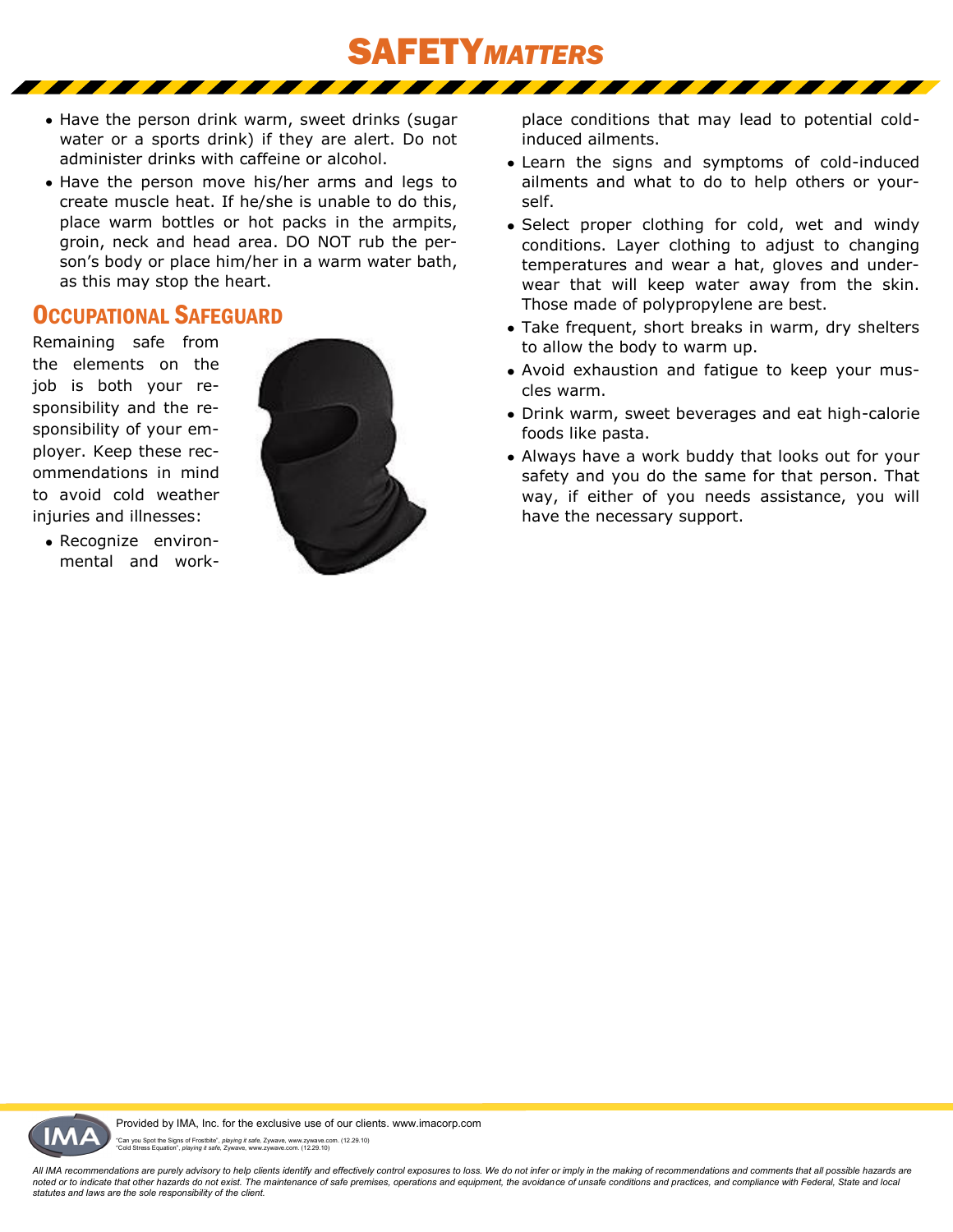







### CÓMO TRABAJAR CUANDO HACE FRÍO

L as lesiones y enfermedades relacionadas con el frío pueden doblegar lentamente a una persona que se ha quedado helada debido a bajas temperaturas, vientos fuertes o vestimentas húmedas. Cuando se haya expuesto a temperaturas frías, es importante detectar los síntomas de afeccio-



nes graves relacionadas con el frío. La siguiente información puede ayudarle a saber lo que tiene que hacer para combatir las temperaturas frías.

#### **Congelación**

La congelación ocurre después de una exposición prolongada a bajas temperaturas y (o) a condiciones húmedas en el traba-



jo. La congelación puede presentar un peligro grave para su salud y puede ponerle la vida en peligro. Por eso es importante que tenga presente los siguientes síntomas cuando trabaje en temperaturas frías:

- Coloración anormal de la piel
- Sensaciones de ardor y (o) de hormigueo
- Entumecimiento parcial o total
- Dolor intenso

Si piensa que alguien sufre de congelación, es posible que tenga que llamar al 911. Si no hay ayuda de emergencia disponible inmediatamente:

Traslade a la persona a una zona caliente y seca y no la deje sola.

- Quítele las ropas húmedas o ajustadas que podrían interrumpir la circulación sanguínea a la parte afectada.
- NO le frote la piel afectada, ya que esto puede causar lesiones a la piel y al tejido.
- Coloque con mucho cuidado el área afectada en una bañera con agua caliente (105° F o 40,55º C) y vigile la temperatura del agua para calentar lentamente al tejido. No vierta directamente agua caliente sobre la piel porque de esta manera calentará al tejido demasiado rápido. Esto puede causar una lesión. Por lo general, el calentamiento de la piel se demora entre 25 y 40 minutos.
- Luego de que se haya calentado el área afectada, es posible que ésta se hinche y se forme una vejiga en la piel. También es posible que tenga sensaciones de ardor y entumecimiento. Cuando la sensación, el movimiento y el color de la piel hayan recobrado sus estados normales, el área afectada debería secarse y arroparse para conservarla caliente.
- Si existe la posibilidad de que el área afectada pueda volver a enfriarse, no caliente la piel. Si la piel se calienta y luego se enfría por segunda vez, se podrían lesionar los tejidos gravemente.
- Espere la llegada de los paramédicos o lleve a la persona a un hospital.

#### **Hipotermia**

Cuando la hipotermia ocurre, la temperatura corporal normal (98,6º F o 37º C) desciende a 95º F (35º C) o menos y causa cansancio, modorra, escalofríos incontrolables, coloración azulada en la piel, dificultad para hablar, movimientos torpes, malhumor y comportamiento irracional o confuso. Si sospecha que un compañero de trabajo sufre de hipotermia, haga lo siguiente:



Provided by IMA, Inc. for the exclusive use of our clients. www.imacorp.com "Can you Spot the Signs of Frostbite", *playing it safe,* Zywave, www.zywave.com. (12.29.10) "Cold Stress Equation", *playing it safe,* Zywave, www.zywave.com. (12.29.10)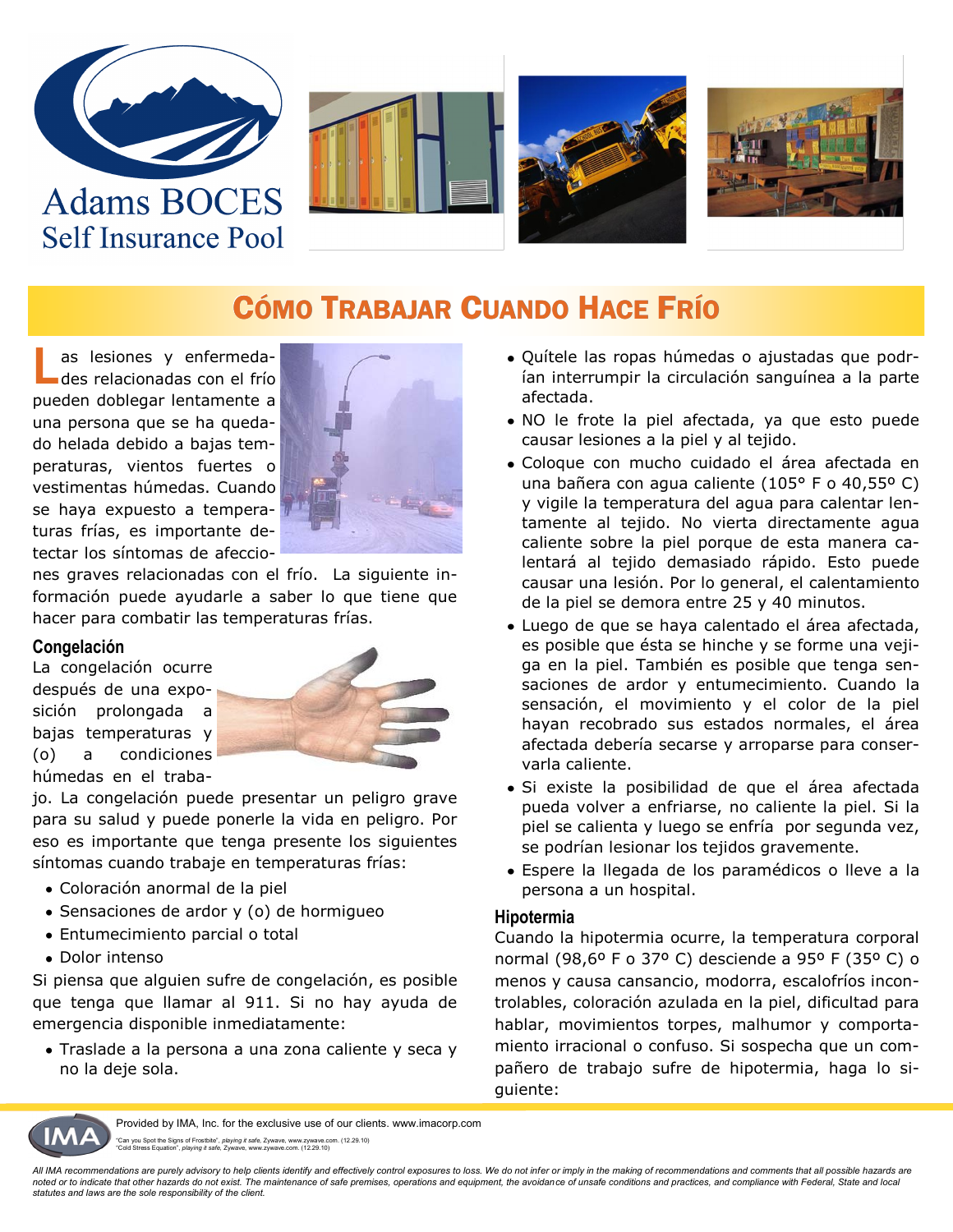Pida ayuda de emergencia tan pronto como sea posible.

- Traslade a la persona a una zona caliente y seca y no la deje sola.
- Quítele toda la ropa húmeda y reemplácela con ropa caliente y seca o arrope a la persona con mantas.
- Déle a beber bebidas calientes y dulces (agua azucarada o una bebida energizante) si está despierta. No le dé bebidas que contengan cafeína ni alcohol.
- Pídale que mueva brazos y piernas para generarle calor en los músculos. Si la persona no puede hacer esto, colóquele botellas o envolturas calientes en las axilas, en la ingle y en la cabeza. NO le frote el cuerpo ni la coloque en una bañera con agua caliente, ya que si hace esto es posible que el corazón deje de latir.

#### PROTECCIÓN OCUPACIONAL

La protección contra los elementos en el trabajo le compete tanto a usted como a su empresa. Tenga presente las siguientes recomendaciones para evitar lesiones y enfermedades relacionadas con las temperaturas frías:

Reconozca las condiciones ambientales y laborales que podrían dar pie a posibles enfermedades provocadas por el frío.

- Entérese de cuáles son los síntomas de las afecciones provocadas por el frío y lo que debe hacer para ayudar a otras personas o a sí mismo.
- Escoja prendas de vestir adecuadas para condiciones frías, húmedas y ventosas. Vístase con capas para ajustarse a los cambios de temperaturas y póngase sombrero, guantes y ropa interior que sirvan para mantenerle el agua alejada de la piel. Aquellas

SAFETY*MATTERS*



prendas confeccionadas con polipropileno son las mejores.

- Tome descansos breves y frecuentes en refugios caldeados y secos para permitir que el cuerpo se caliente.
- Evite el agotamiento y el cansancio para que pueda conservar los músculos calientes.
- Consuma bebidas calientes y dulces, así como alimentos ricos en calorías, como, por ejemplo, pastas.
- Siempre cuente con un compañero de trabajo que esté pendiente de su seguridad y usted haga lo mismo por esa persona. De esta forma, si alguno de ustedes necesita ayuda, contarán con el apoyo necesario.

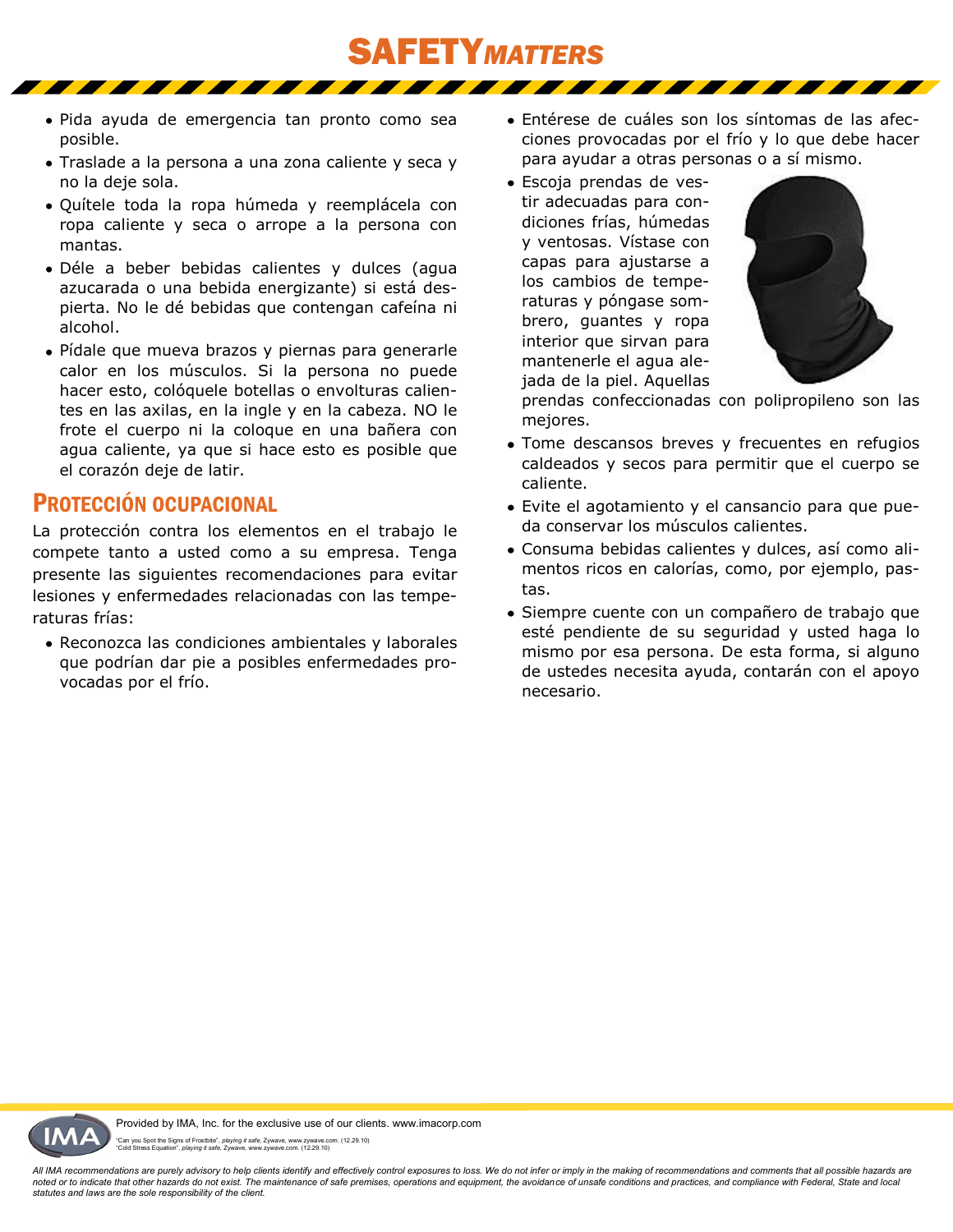SAFETY*MATTERS*

# PROPER CLOTHING FOR COLD WEATHER

## **Wear layers**

- **Cover your head**
- **Wear gloves at all times unless it interferes with your job**
- **Wear outer clothing that's waterproof/waterrepellant when needed**
- **Thermal undergarments may be beneficial**
- **Wear thick socks or multiple pairs of thin socks**
- **Workers who get hot while working should open their jackets but keep hats and gloves on**

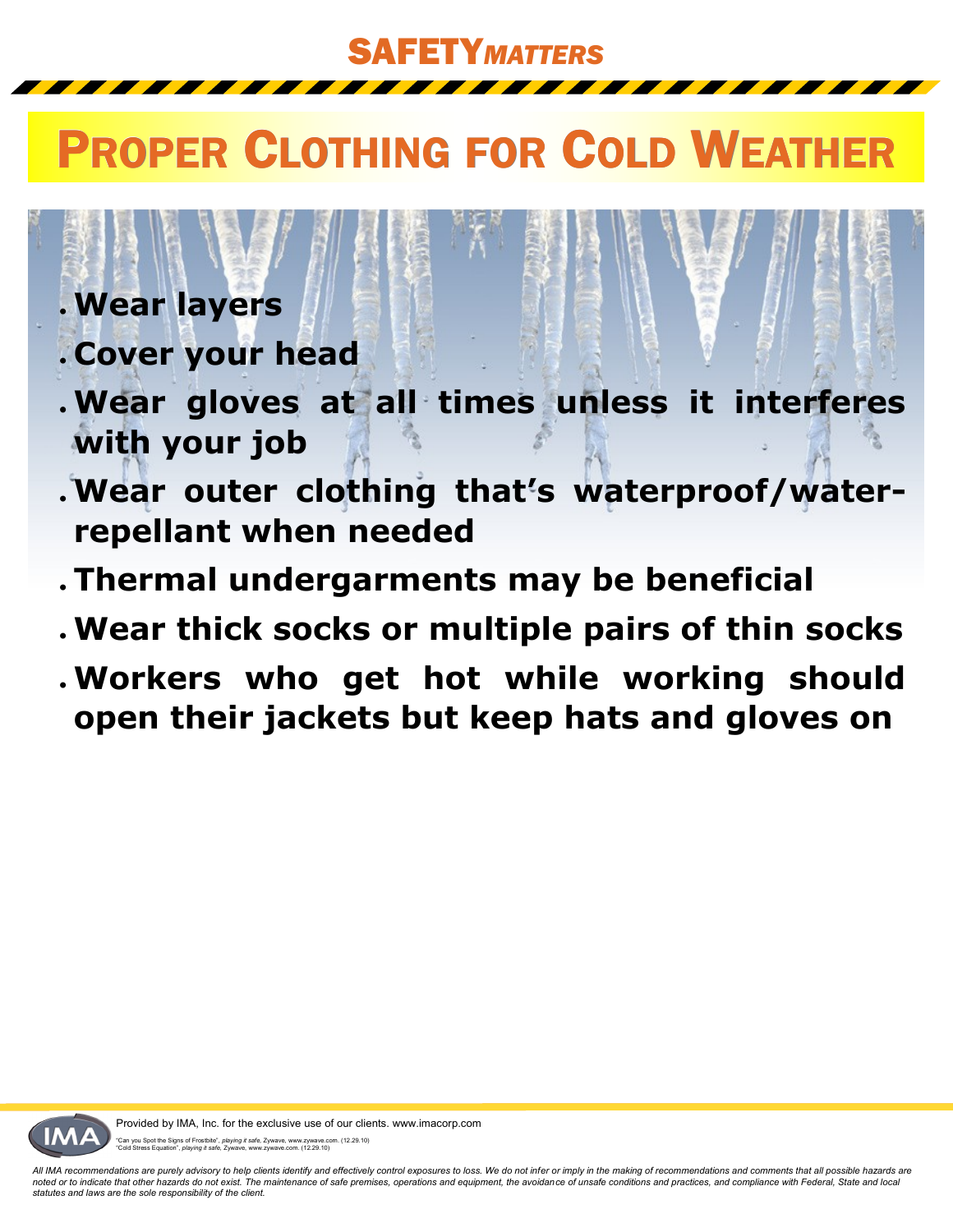SAFETY*MATTERS*

### VESTIMENTAS ADECUADAS PARA TEMPERATURAS FRÍAS

# **Vístase con capas**

- **Cúbrase la cabeza**
- **Lleve guantes puestos en todo momento, menos que interfieran con su trabajo**
- **Póngase ropa exterior que sea impermeable y (o) a prueba de agua cuando fuere necesaria**
- **Las ropas interiores térmicas pueden ser convenientes**
- **Póngase calcetines gruesos o varios pares de calcetines finos**
- **Aquellos trabajadores que se calienten durante la ejecución de sus trabajos deberían desabrocharse las chaquetas, aunque deben conservar puestos los sombreros y los guantes**



Provided by IMA, Inc. for the exclusive use of our clients. www.imacorp.com "Can you Spot the Signs of Frostbite", *playing it safe,* Zywave, www.zywave.com. (12.29.10) "Cold Stress Equation", *playing it safe,* Zywave, www.zywave.com. (12.29.10)